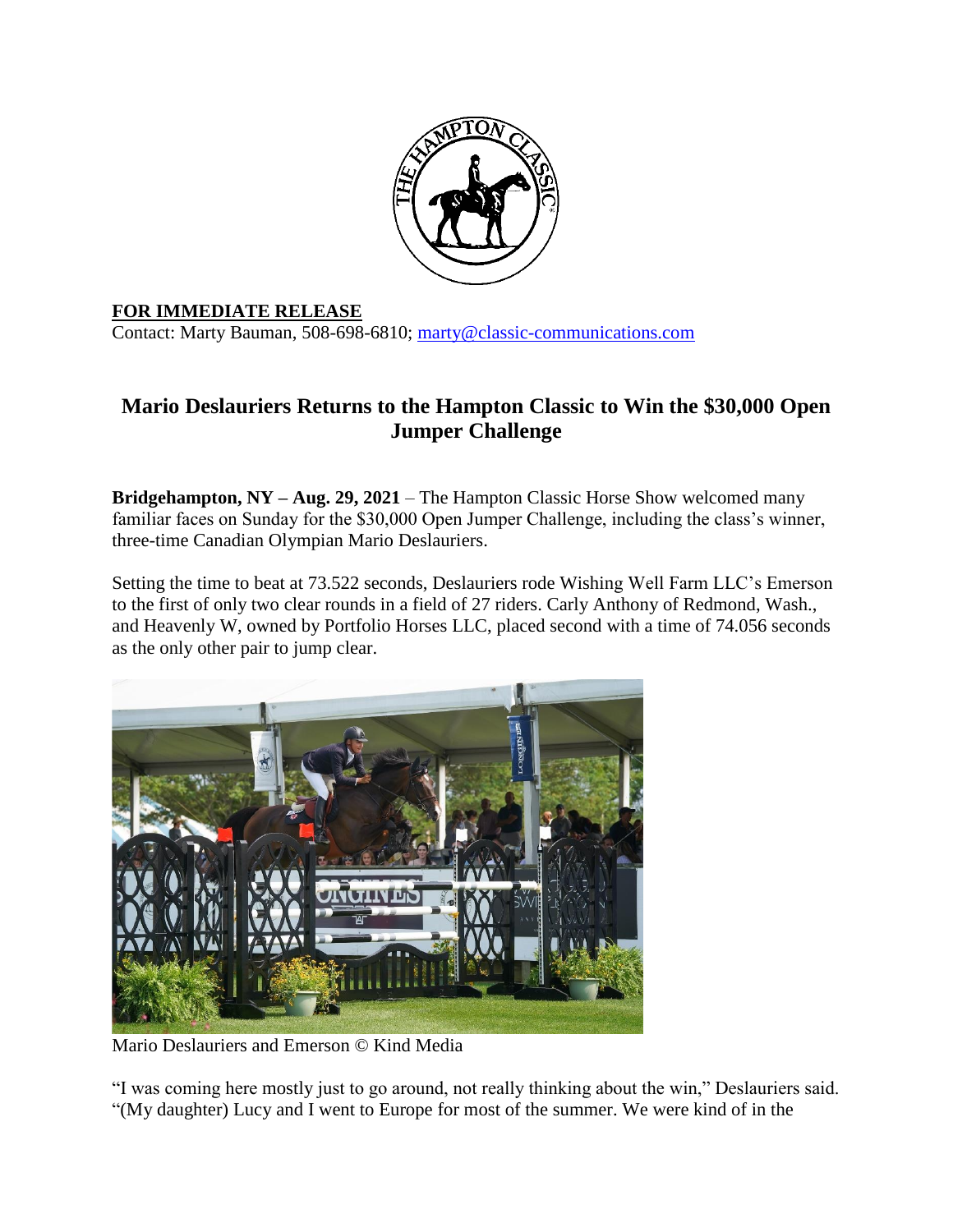Olympic spirit, both fighting for a spot on each of our teams. Sometime after June 15, I got my spot to represent Canada, and Lucy had a great summer in a couple of Nations Cups for the United States. This was our first show back."

Fastest in the class was five-time U.S. Olympic veteran McLain Ward, a Team Silver medalist in the recent Tokyo Olympics. He rode Catoki, owned by Van Buren/Russell and Ward, to a blistering time of 60.960 seconds. With a 4-fault rail on the second to last jump, the pair finished in third overall.

In the Anne Aspinall Ring, the hunters took center stage for the \$10,000 Marders Local Hunter Derby, a two-round competition judged on "Classic Style" and "Handy Hunter" components. Brianne Goutal-Marteau of Royal Palm Beach, Fla., and Aquitaine Equine's Arabesque bested a field of 39 entries with a final combined score of 184 points.

"(Arabesque) is an amazing horse," Goutal-Marteau said. "She actually belongs to one of my students, and the original plan was to use today as a bit of a schooling for her for next week. We went into the handy round at the top, and there's always more pressure there (to do well). The riders at the end of the second round just kept getting better, so there really wasn't any room for error. I'm lucky to have a horse like Arabesque and very happy to have won the class."



Green is the New Blue's "Living Jump" sourced through Marders with the assistance of Bridgehampton Florist © Kind Media

Laura Bowery of Bridgehampton, N.Y., rode Prince of Thieves, owned by Stormy Good, to a second-place finish with a final score of 182 points. John French of Sag Harbor, N.Y., and El Manto LLC's Trendsetter earned third place with 175 points.

For full results, visit [hc.showmanagementsystem.com.](about:blank)

Each year approximately 50,000 people – including many A-list celebrities – come to watch the nation's best equestrian athletes compete at the Hampton Classic. The Hampton Classic features